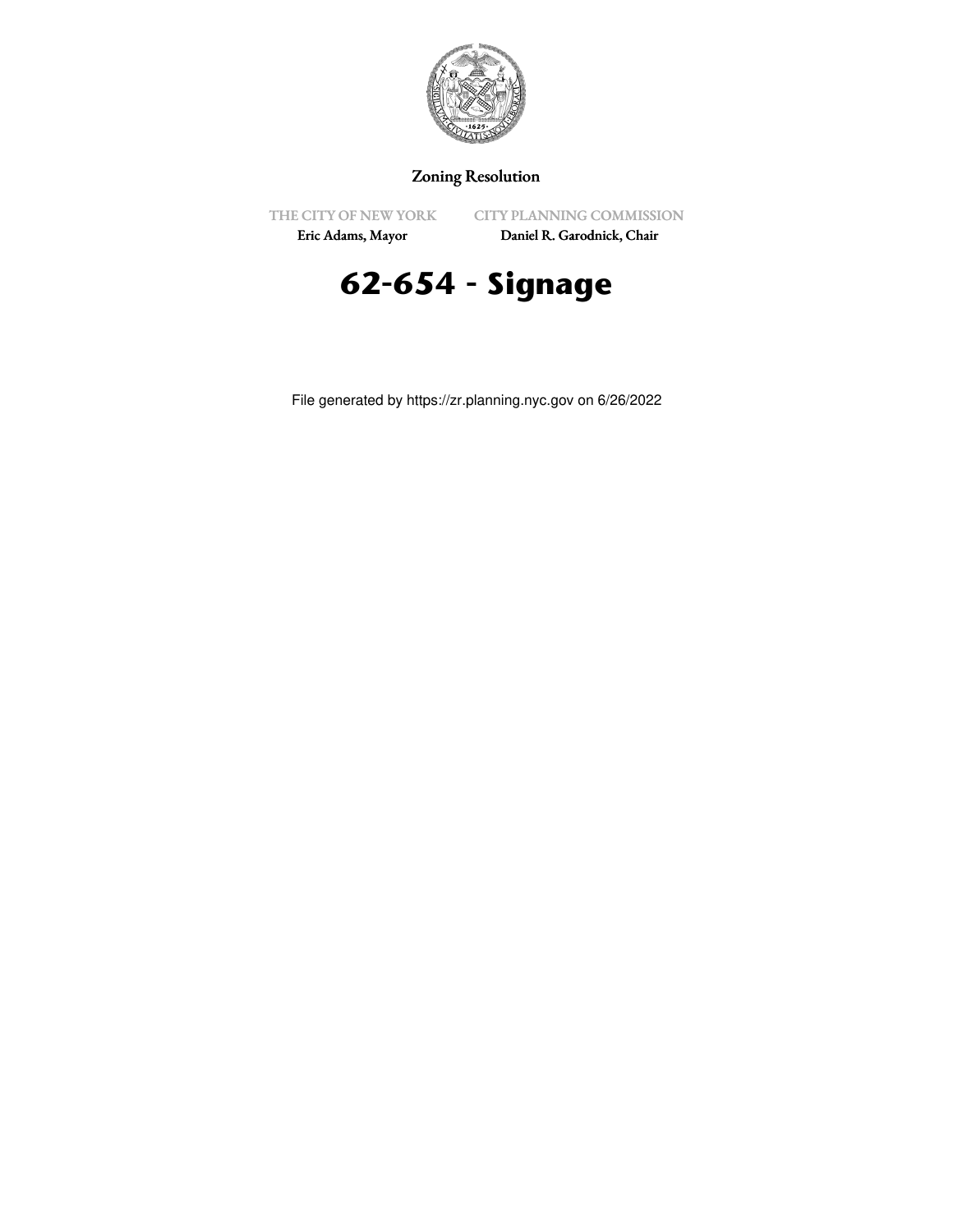## **62-654 - Signage**

LAST AMENDED 4/22/2009

The provisions of this Section shall apply to signs required in #waterfront public access areas#. All such signs shall be located in directly visible locations, without any obstruction at any time. Such signs shall be fully opaque, non-reflective and constructed of permanent, highly durable materials, such as metal or stone. All lettering shall be in a clear, sans-serif, non-narrow font such as Arial, Helvetica, or Verdana, solid in color with a minimum height of one-quarter inch, unless otherwise specified in this Section, and shall highly contrast with the background color.

Drawings documenting the size, format, and orientation of all required signs shall be included in the application for certification, pursuant to Section 62-80. Such drawings shall include detailed information about dimensions of the sign, lettering size, color and materials.

(a) Entry signage

All #waterfront public access areas# shall contain an entry sign mounted on a permanent structure. Such sign shall be located within five feet of the boundary of the entrance from a #street#, #public park# or other public way. Required signage shall contain:

(1) the New York City waterfront symbol, 12 inches square in dimension, as provided in the Required Signage Symbols file at the [Department](http://www1.nyc.gov/site/planning/zoning/graphic-files.page) of City Planning website and the "The New York Waterfront Symbol Standards and Specifications" (published by the Department of City Planning, April 1989, and as modified from time to time);

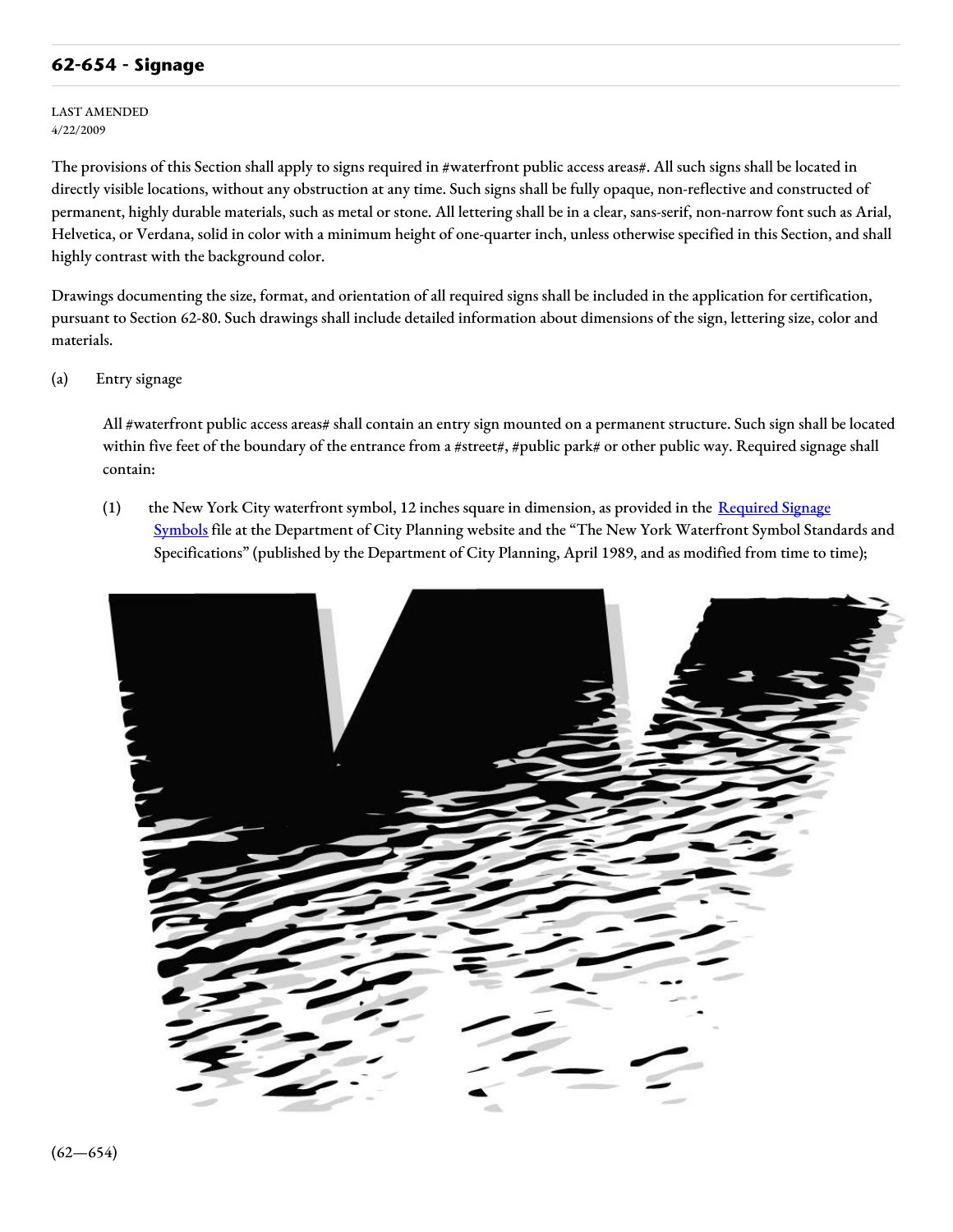- (2) lettering at least one-and one-half inches in height, stating "OPEN TO PUBLIC" in bold type;
- (3) lettering at least one-half inch in height stating the approved hours of operation as required pursuant to Section 62-71 (Operational Requirements), paragraph (a);
- (4) lettering at least one-half inch in height stating "Do not enter outside of hours of operation";
- (5) the International Symbol of Access for persons with physical disabilities, at least three inches square, or the statement: "This public access area is accessible to persons with physical disabilities";
- (6) the address of the property where the #waterfront public access area# is located;
- (7) the name of the current owner and the name, phone number and email address of the person designated to maintain the #waterfront public access area#;
- (8) the statement: "For complaints or questions: call 311";
- (9) the statement: "For more information go to http://nyc.gov/planning"; and
- (10) rules of conduct as specified in Section 62-71, paragraph (b).

Information in paragraphs  $(a)(1)$  and  $(a)(2)$  may be inscribed in pavement or on any permitted appropriate amenity, such as a seating wall or sculpture.

All information required in this paragraph, (a), shall be included on signs with a maximum dimension in one direction of 16 inches. The maximum height of a sign above the adjoining grade shall be three feet for a horizontal sign and five feet for a vertical sign. The bottom of all signs shall be at least eighteen inches above adjoining grade, except for signs angled 45 degrees or less as measured from adjacent grade. However, the waterfront symbol required pursuant to paragraph (a)(1) need not be included in such signage if such symbol is inscribed nearby in pavement or any appropriate amenity.

(b) Signage at #zoning  $\text{lot# line}$ 

A sign shall be required to be located within five feet of any #zoning lot line# adjacent to another #zoning lot# within a #shore public walkway# and at a distance no greater than five feet from the required circulation path. All information required in paragraph (a) of this Section shall be included on signs with a maximum dimension in one direction of 16 inches. The maximum height of a sign above adjoining grade shall be three feet. The bottom of all signs shall be at least 18 inches above adjoining grade, except for signs angled 45 degrees or less, as measured from adjacent grade. However, the waterfront symbol required pursuant to paragraph (a)(1) of this Section need not be included in such signage if such symbol is inscribed nearby in pavement or any appropriate amenity, such as a seating wall or sculpture.

However, the waterfront symbol required pursuant to paragraph (a)(1) shall be no larger than four inches square, or 12 inches square if inscribed in pavement or any appropriate amenity, and the information required in paragraph (a)(2) of this Section shall be one inch high.

The information required in paragraphs (a)(1) and (a)(2) may be inscribed in pavement or on any permitted appropriate amenity.

## (c) Other signage

Seating areas within #waterfront public access areas# allowed pursuant to paragraph (b) of Section 62-62 (Design Requirements for Shore Public Walkways and Supplemental Public Access Areas) shall be identified by a sign with the words "SEATING OPEN TO PUBLIC" in lettering at least one inch high. Such sign shall be clearly visible from the #waterfront public access area#. In addition, such sign shall be no greater than 60 square inches, no higher than 18 inches above adjacent grade, and angled for visibility. The required sign may be freestanding or attached to a permitted amenity within the